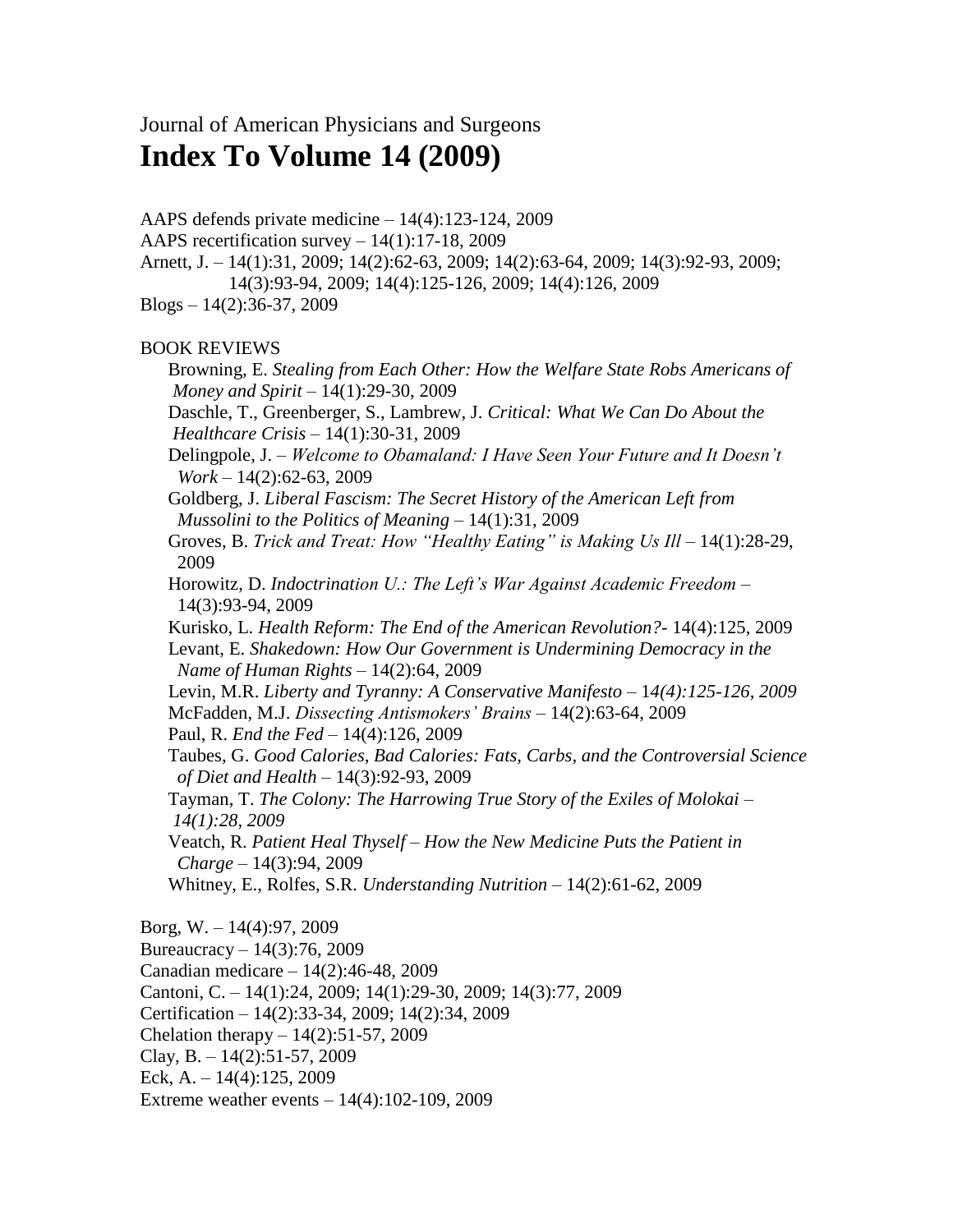Feast of Barhusobam – 14(2):35, 2009 Freedom – 14(3):67-68, 2009; 14(4):98-99, 2009 Future of medicine – 14(4):120-122, 2009 Global warming – 14(3):69-75, 2009; 14(4):102-109, 2009 Goklany, I. – 14(3):69-75, 2009; 14(4):102-109, 2009 Government medicine – 14(1):4-5, 2009 Harshman, E. – 14(2):34, 2009 Health information technology – 14(2):49-50, 2009 Huntoon, L.R. – 14(1):2-3, 2009; 14(2):35, 2009; 14(3):64-66, 2009; 14(4):98-99, 2009 John Galt effect – 14(1):25, 2009 Jones, S. – 14(1):26-27, 2009 Kauffman, J. – 14(1):7-12, 2009; 14(1):28-29, 2009; 14(2):38-45, 2009; 14(2):61-62, 2009 Kellen, M. – 14(1):4-5, 2009; 14(2):36-37, 2009; 14(3):67-68, 2009; 14(4):100-101, 2009 Kruszewski, S.P. – 14(4):97, 2009 Kurisko, L. – 14(2):46-48, 2009 Law and rights  $-14(4)$ :120-122, 2009 Legal care – 14(4):110-112, 2009 Long,  $H = 14(2):33, 2009$ Lyme disease – 14(3):82-89, 2009 Maloney, E.L. – 14(3):82-89, 2009 Marlow, M.L. – 14(2):58-60, 2009; 14(3):63, 2009; 14(3):79-80, 2009 Marxism – 14(4):100-101, 2009 McKalip, D. 14(4):113-117, 2009 Medical boards – civilizing –  $14(1):19-23,2009$ Medicare, opting out – 14(3):90-91, 2009 Medicare RAC attacks – 14(1):2-3, 2009 Medicine under siege – 14(3):90-91, 2009 Meysenburg, R. – 14(2):33, 2009 Miceli, K. – 14(3):76, 2009 Non-ram lamb physicians – 14(3):90-91, 2009 Nuclear war survival skills – 14(1):26-27, 2009 Organization on high – 14(1):13-16, 2009; 14(2):33, 2009 Orient, J.M. – 14(1):17-18, 2009; 14(1):30-31, 2009; 14(2):64, 2009; 14(3):90-91, 2009 14(4):120-122, 2009 Other people's money – 14(4):118-119, 2009 Paczynski, R.P. – 14(4):97, 2009 Pay for performance – 14(4):113-117, 2009 Pitts, J.C. – 14(2):33-34, 2009 Ponzi schemes – 14(1):24, 2009 Private medicine – 14(4):98-99, 2009; 14(4):123-124, 2009 Public health research – 14(3):79-80, 2009 Racer, D.  $-14(2)$ :46-48, 2009 Rice, M.S. – 14(4):110-112, 2009 Robinson, A. – 14(1):25, 2009; 14(3):78, 2009 Schlafly, A. – 14(1):19-23, 2009; 14(4):123-124, 2009